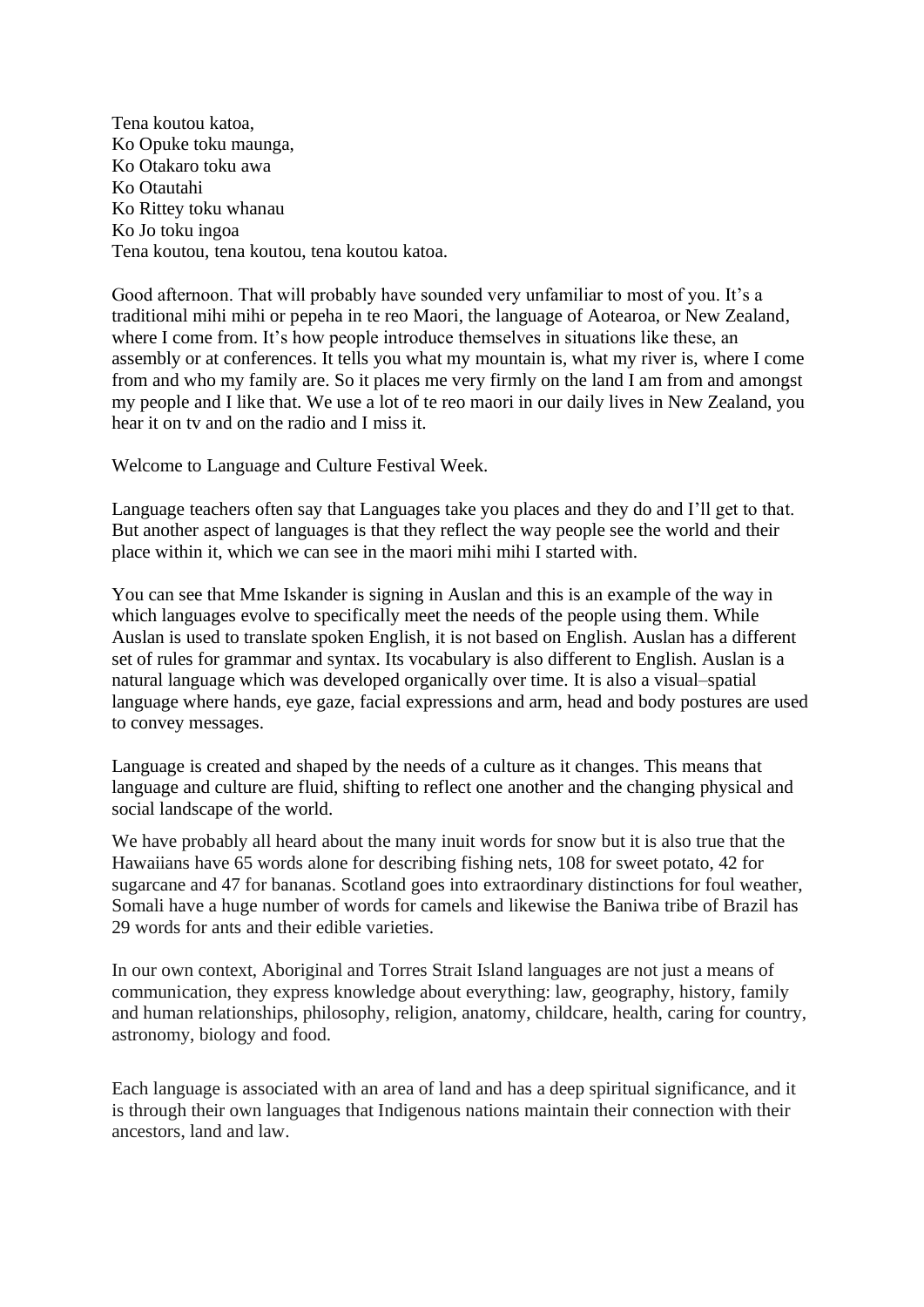In the late eighteenth century, around 250 distinct Indigenous language groups covered the continent. Most of these languages would have had several dialects so that the total number of named varieties would have run to many hundreds. Today only around 120 of those languages are still spoken and many are at risk of being lost as Elders pass on and there is a lot of work going on in communities to stop that happening.

Now back to languages taking us places. I grew up in Christchurch, New Zealand, in the seventies and eighties. We did not hear a lot of different languages then. When I was 7 years old, my family went on holiday to Tahiti, where as well as speaking Tahitian, a Polynesian language, people also speak French. My family had been out for a walk and as we came back to where we were staying, I went on ahead and was met at the door by the housekeeper who spoke to me in French. She probably said something like, Bonjour petite fille, but in my 7 year old naivety, I found it so shocking that I screamed and ran all the way back down the road. I then devoted my life to overcoming that fear of French going so far as to get a PhD in Medieval French Literature just to really knock it on the head. But seriously. I took French and German at school and I loved them both. At the end of my final year of high school I went on a 3 month exchange to Germany. It was 1988. The Berlin wall was still there and my host family told me that there would always be two Germanies, West and East. I lived in Lubeck and I could cycle to the border and see the Wachturm (watch towers) with soldiers on guard with guns and we went on a trip to Berlin which meant driving through East Germany to get there. East Germany and East Berlin were like stepping back in time. There was no fashion, no coca cola and I returned to NZ, started university and a few months later, the wall came down. I felt lucky to have been in Germany and to have experienced that part of history for myself.

Between my honours year and starting my PhD in French, I spent a year in the south of France as an English assistant. I love speaking French. It feels as though something blossoms inside me when I'm in France speaking French. I lived in a small town, Chateaurenard and I made friends with the French people who lived there and spent many happy weekends discovering the region and incredible food with them. Since moving to Melbourne, I've been in two French plays and made friends with lovely French people, so I get to use my French outside school.

And of course I'm not the only one who has gone places with languages. Mme Hoffman fell desperately and immediately in love with the French language at the age of 6, when she received a vinyl record from relatives in France, featuring two children her age singing a series of children's songs. She listened to that record up to 10 times a day to try to imitate the sounds exactly and can still remember the lyrics about 60 years on.

When she was 18, she took the chance to practise her school Japanese on two Japanese tourists she came across visiting Captain Cook's Cottage, by asking them "What time is it?" This simple question led to her becoming the interpreter for the tourists who turned out to be the Directors of the Nagoya Zoo and Botanical Gardens, visiting Melbourne to negotiate a delivery of plants and animals for an "Australia Fair" in Nagoya. She ended up their guest in Japan to open the fair and receive a bouquet from an orangutang!

Ms Wighton moved to South Korea in 2009 to teach at an international school and so started teaching herself Korean in the month or two before she left. She had learned Japanese at primary and high school, so the grammar was a little familiar, but otherwise Korean is a fairly distinct language. Once in Korea, she learned from western and Korean friends and language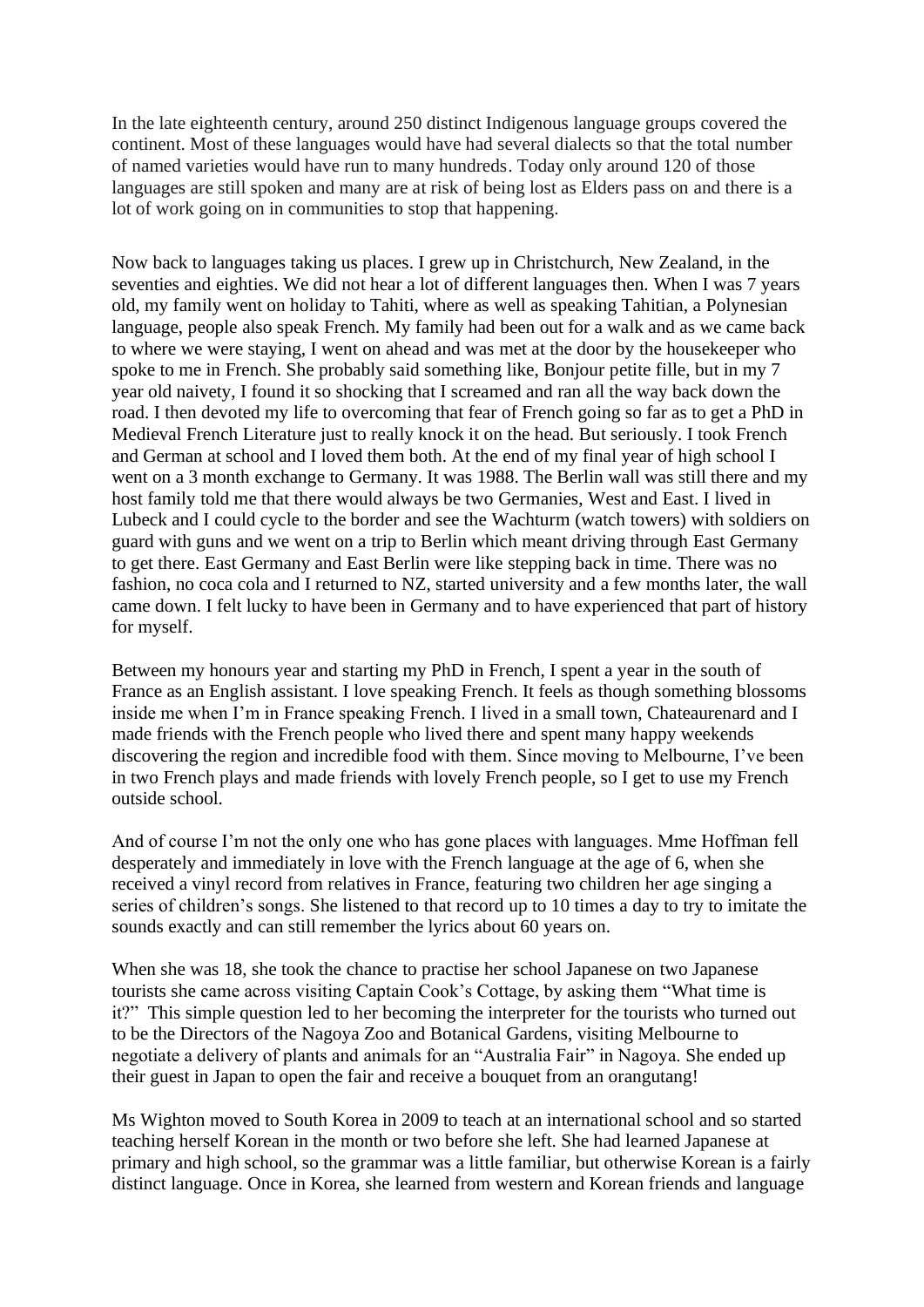coaches, and learned key phrases rather than worrying too much about understanding grammar construction. Most of her learning happened through need and making mistakes. She was really glad to not live in the 'Foreigner district' and to have to look up, learn, and practice all the time. Ms Wighton thinks that learning more Korean would have opened up the country a lot more, but she is still quite confident with her everyday phrases and wants to return to Korea again.

Dr Reid not only studied in Germany but wrote his doctoral thesis in German as well. The fact that he had only studied German to Year 10 did not put him off embarking on this project. He absolutely wanted to work with this particular supervisor who was German and in Germany and if studying and writing in German was how he could make that happen, he was willing to do so. He said he had a lot of help from German friends, but it is still an impressive feat.

So, languages can take you places and they can help you to become more open to other cultures and ways of seeing the world. But why else should you study a language?

If you're planning on going to university, learning a language will give you a leg up in the applications. Some Australian universities actually offer bonus [ATAR points to students who](https://ulpa.edu.au/why-study-languages/)  [have studied](https://ulpa.edu.au/why-study-languages/) a language in Year 12.

There are many [career pathways available](https://ulpa.edu.au/why-study-languages/#what-sort-of-career-opportunities-are-there-for-language-students?) to language graduates. Teaching, interpretation, translation and diplomacy are some of them.

A quick search on Seek throws up more than 4,000 jobs requiring language expertise including for lawyers, technical support engineers, sales representatives and market data analysts. Other options include finance, media, public relations, tourism, consulting, marketing, charity work, international business, foreign affairs or government work.

Many industries will welcome language graduates because they bring intercultural skills, which are crucial in our globally connected world. Plus, a second language can allow you to travel the world while developing your career.

In addition to these fairly vocational bonus points, research shows that learning a language in high school can improve your results in core subjects as well and can certainly improve your fluency and adeptness in your own language.

Special mention must go to Sarah Zhou who designed our Languages week banner that you can see in the courtyard and to Frau Beck for making the banner happen and for generously offering prizes to the first and second place. Cate Mead came second in the competition. Cate is a passionate languages supporter and has organised the language hubs for Thursday lunchtime where you can go and speak the language you are learning with other like-minded students. The Library has a magnificent display highlighting the many language books and books about different countries that we have. Thank you to Mrs Devenish, Nina and Madison for their work on this and in particular to Nina for her display. Thank you to the International Captains, Shuhan and Daleney and to the Reconciliation Captains, Pelagia and Jacq for helping us organise this week and running some of the events.

I once heard Jo Lo Bianco speak at a language teachers' conference and what he said has always stuck with me. Jo Lo Bianco is Professor Emeritus of Language and Literacy